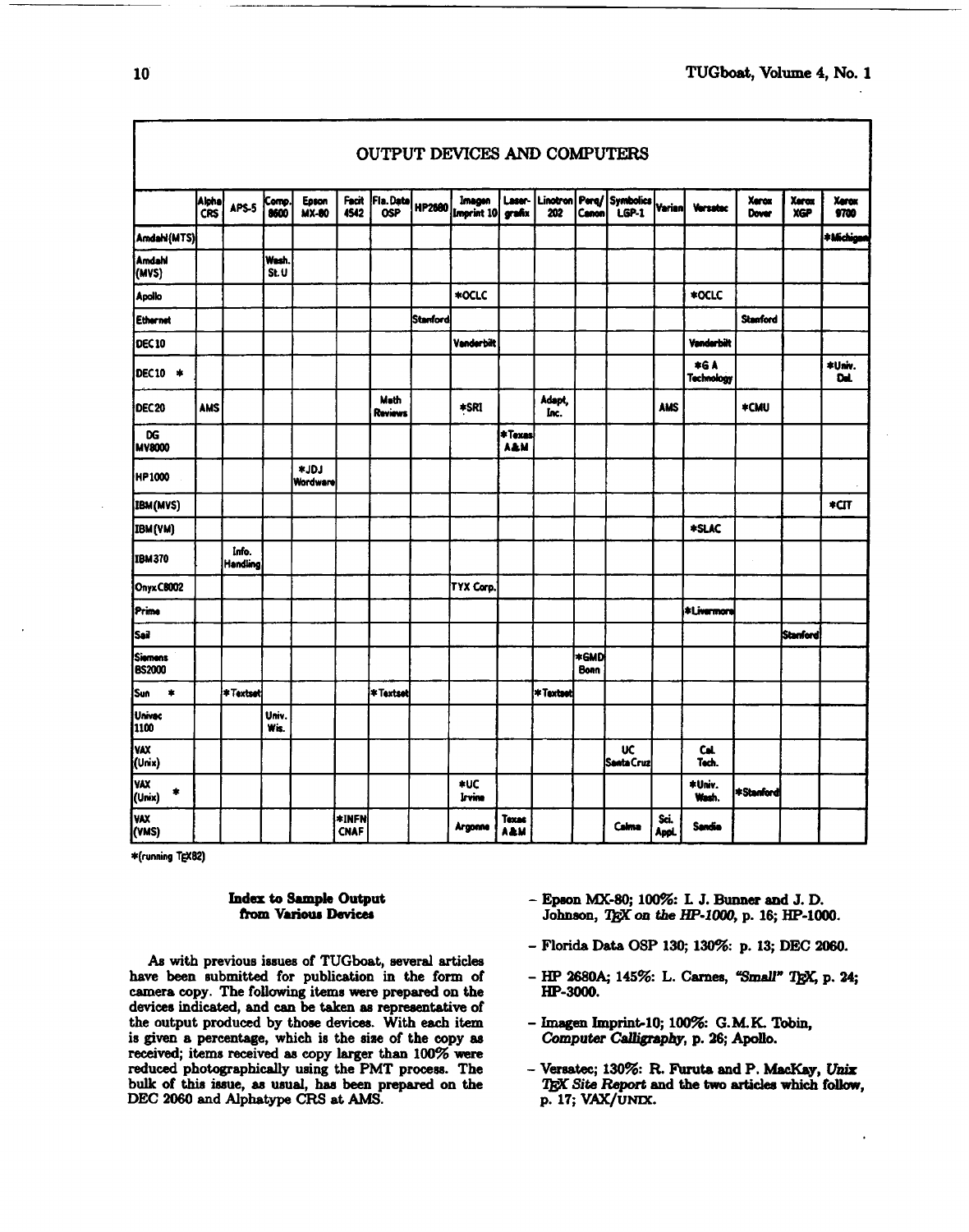# LOW-COST **DOWNLOADABLE FONT DEVICES**

Nelson **H.F.** Beebe College of **Science** Computer Department of Physics University of **Utah**  Salt Lake City, **UT 84112**  Tel: **(801) 581-5254** 

A fundamental problem with typesetting is that output devices capable of displaying material **as** it would appear in typeset form are expensive and **slow.** Electrostatic printer plotters have resolutions of **100** to **400** dots per inch and **can** produce up to **20** pages/minute, but cost from **\$10K** to **\$100K** and require special paper. Laser printers offering resolutions of **240** to **300** dots per inch **can** produce up to **12** pages/minute on normal paper and cost around **\$20K** to **\$25K.** High-quality phototypesetters start around **\$20K,** but are generally quite slow, requiring **se** much **as 10** minutes/page, often on expensive photographic paper.

It seems worthwhile therefore to investigate what low-cost output devices capable of accepting downloaded fonts are available on the market today. The goal is to **find** output devices which can display a typeset page about as rapidly as normal text can be displayed. This survey sets an upper limit of about **\$5K (\$10K** for color **terminals)** and includes both dot-matrix printers and display terminals. The cost limit excludes workstations like the Xerox Star and the Apple Lisa which are de signed from the beginning to support multiple fonts. Multi-font devices whose fonts are pre-recorded in **ROM** storage by the manufacturer are excluded because of their general lack of usefulness for scientific typesetting.

**Since** the number of manufacturers of printers and terminals has become very large, I will no doubt have missed several. If reader response is sufficient, I would be willing to update this column in later issues of TUGboat. At present, all but two of these devices have severely limited maximum character matrix sizes, and most cannot properly handle proportional **spaced** fonts. The maximum matrix size is noted as  $n \times n$ , and the number of downloaded characters or amount of memory for font storage, where available, is **dso** given. For terminals, the screen resolution  $(H \times V)$  is also given, since this is a limiting factor on the display quality. Entries are tabulated alphabetically by manufacturer name.

Printers

| Model(s):<br><b>Character Grid:</b><br>Manufacturer:<br>Telephone:      | CI-300, CI-600<br>$17 \times 17$<br>C-Itoh Electronics, Inc., 5301 Beethoven<br>Street, Los Angeles, CA 90066, USA<br>$(213)$ 306-6700.                                                                                                                                                                                               |
|-------------------------------------------------------------------------|---------------------------------------------------------------------------------------------------------------------------------------------------------------------------------------------------------------------------------------------------------------------------------------------------------------------------------------|
| Model(s):<br>Character Grid:                                            | Florida Data OSP 120 and 130<br>matrix variable depending on character<br>configuration; maximum dot density -<br>obtainable $360H \times 192V$ (graphics option<br>available)                                                                                                                                                        |
| Manufacturer:<br>Telephone:<br>Remarks:                                 | Florida Data, 600-D John Rodes Blvd.,<br>Melbourne, FL 32935, USA<br>$(305)$ 259-4700.<br>Up to 18K RAM font storage. Sample out-<br>put of the earlier Florida Data BNY model<br>may be found in TUGboat Vol. 2, No. 1<br>(February 1981), pp. 130-131; sample out-<br>put of the current OSP 130 appears on p.<br>12 of this issue. |
| Model(s):<br>Character Grid:<br>Manufacturer:<br>Telephone:<br>Remarks: | Infoscribe 1000<br>$7 \times 9$<br>Infoscribe, 2720 S. Croddy Way,<br>Santa Ana, CA 92704, USA<br>(714) 741-8595.<br>96 characters font storage                                                                                                                                                                                       |
| Model(s):<br>Character Grid:<br>Manufacturer:<br>Telephone:<br>Remarks: | Okidata Microline 92 and 93<br>$9 \times 9$<br>Okidata Corp., 111 Gaither Drive,<br>Mount Laurel, NJ 08054, USA<br>(800) 654-3282.<br>96 characters font storage                                                                                                                                                                      |
| $Model(s)$ :<br>Character Grid:<br>Manufacturar:<br>Telephone:          | Printek 900 series<br>$9 \times 9$ and $18 \times 18$<br>Printek, 1517 Townline Road,<br>Benton Harbor, MI 49022, USA<br>(616) 925-3200.                                                                                                                                                                                              |

## Terminals

| Model(s).       | <b>BBN BitGraph</b>                                                                                                                                                                                                                                                  |
|-----------------|----------------------------------------------------------------------------------------------------------------------------------------------------------------------------------------------------------------------------------------------------------------------|
| Screen:         | $768 \times 1024$ monochrome                                                                                                                                                                                                                                         |
| Character Grid: | unlimited; proportional fonts supported.                                                                                                                                                                                                                             |
| Manufacturer:   | Bolt Beranek and Newman, Inc., 10                                                                                                                                                                                                                                    |
|                 | Moulton Street, Cambridge, MA 02174,                                                                                                                                                                                                                                 |
|                 | USA                                                                                                                                                                                                                                                                  |
| Telephone:      | (617) 497-3178.                                                                                                                                                                                                                                                      |
| Remarks:        | With the default $12 \times 16$ font, the BitGraph<br>displays 64 lines of 85 characters. With a<br>$5 \times 8$ terminal font, the smallest that has<br>lowercase letters with descenders, it shows<br>113 lines of 128 characters, and is still quite<br>readable. |
| Model(s):       | CIT-427                                                                                                                                                                                                                                                              |
| Screen:         | $640 \times 480$ color                                                                                                                                                                                                                                               |
| Character Grid: | $8 \times 14$                                                                                                                                                                                                                                                        |
| Manufacturer:   | C-Itoh Electronics, Inc., 5301 Beethoven                                                                                                                                                                                                                             |
|                 | Street, Los Angeles, CA 90066, USA                                                                                                                                                                                                                                   |
| Telephone:      | (213) 306-6700.                                                                                                                                                                                                                                                      |
| Remarks:        | font storage 7 96-character sets                                                                                                                                                                                                                                     |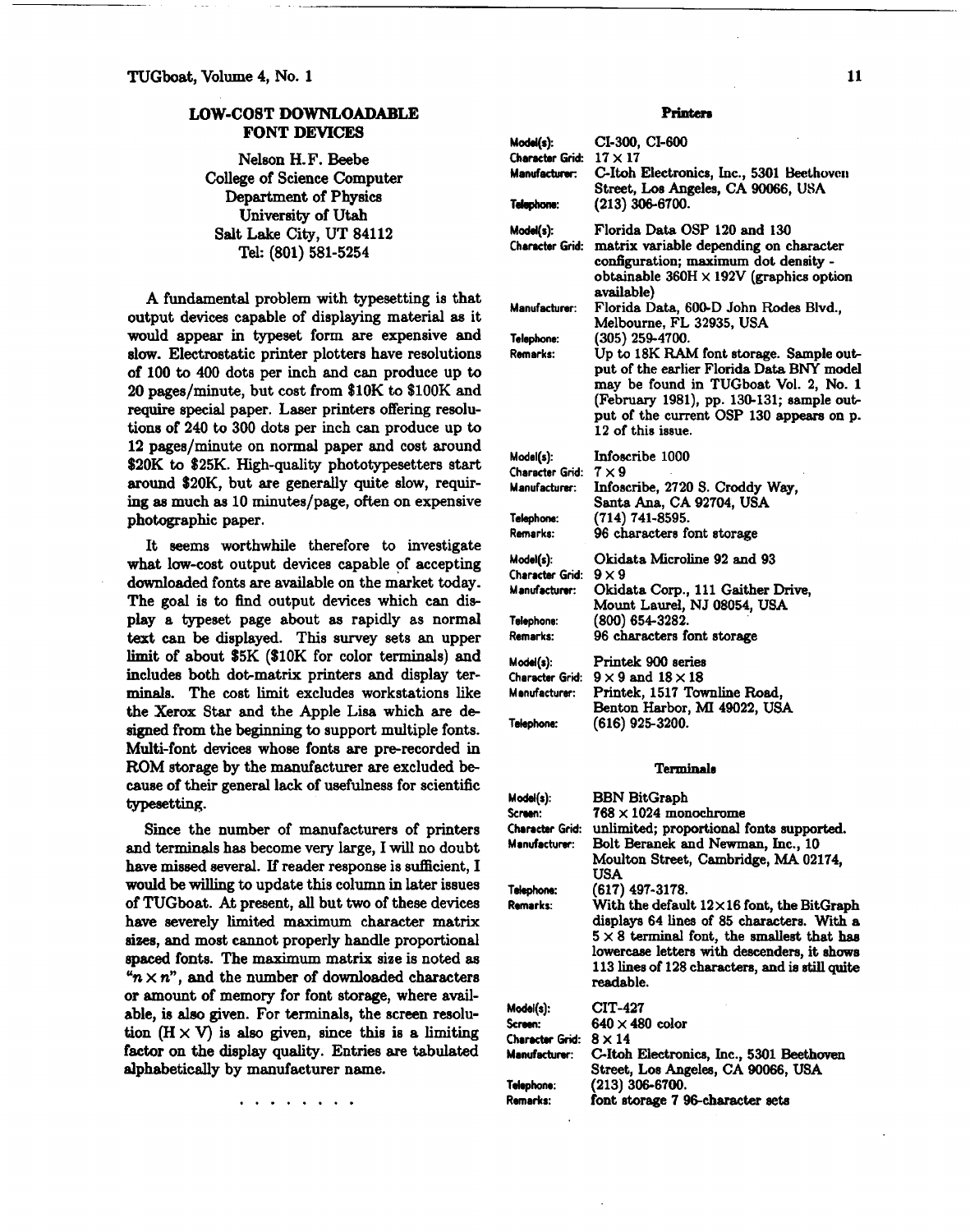| Model(s):<br>Screen:             | Datacopy<br>$1728 \times 2200$ monochrome                                                                                                                                                                                                                                                                                                                                                                                    |
|----------------------------------|------------------------------------------------------------------------------------------------------------------------------------------------------------------------------------------------------------------------------------------------------------------------------------------------------------------------------------------------------------------------------------------------------------------------------|
| Character Grid:<br>Manufacturer: | Datacopy, 1070 East Meadow Circle.<br>Palo Alto, CA 94303, USA                                                                                                                                                                                                                                                                                                                                                               |
| Telephone:<br>Remarks:           | (415) 493-3420.<br>Datacopy does not yet make this display<br>available as a terminal, but I am including<br>it here as something to be watched closely.<br>The screen is sharp enough to display read-<br>able 4-point type on a full page of text,<br>or the engraving lines in a page image of<br>a dollar bill. The January 1983 issue of<br>Computer Graphics World (p. 65) contains<br>a photograph of a sample image. |
| Model(s):<br>Screen:             | Direct 828, 831, 1000, 1025<br>$640 \times 480$ monochrome                                                                                                                                                                                                                                                                                                                                                                   |
| Character Grid:<br>Manufacturer: | $10 \times 12$<br>Direct Inc., 4201 Burton Drive,<br>Santa Clara, CA 95054 USA                                                                                                                                                                                                                                                                                                                                               |
| Telephone:<br>Remarks:           | $(800)$ 538-8404.<br>2 128-character user-definable fonts; down-<br>loading must be in blocks of 16 characters.                                                                                                                                                                                                                                                                                                              |
| Model(s):                        | Quadram Omega Data X7                                                                                                                                                                                                                                                                                                                                                                                                        |
| Screen:<br>Character Grid:       | $960 \times 528$ monochrome<br>$5 \times 7$ ASCII or $6 \times 8$ symbol                                                                                                                                                                                                                                                                                                                                                     |
| Manufacturer:                    | Quadram Corp., 4357 Park Drive,<br>Norcross, GA 30093, USA                                                                                                                                                                                                                                                                                                                                                                   |
| Telsphone:<br>Remarks:           | (404) 923-6664.<br>66 lines of 160 characters, or two split<br>screens with 66 lines of 80 characters. Up<br>to 2048 downloaded characters.                                                                                                                                                                                                                                                                                  |
| Model(s):<br>Screen:             | Ramtek 6211<br>$640 \times 480$ color                                                                                                                                                                                                                                                                                                                                                                                        |
| Character Grid:<br>Manufacturer: | $8 \times 12$ , proportional spacing<br>Ramtek Corp., 2211 Lawson Lane,<br>Santa Clara, CA 95050, USA                                                                                                                                                                                                                                                                                                                        |
| Telephone:                       | $(408)$ 988-2211.                                                                                                                                                                                                                                                                                                                                                                                                            |
| Model(s):                        | Tektronix 4027, 4112, 4113 (raster),<br>4114, 4116 (storage tube)                                                                                                                                                                                                                                                                                                                                                            |
| Screen:                          | $640 \times 480$ color (4027, 4113),<br>$640 \times 480$ monochrome (4112),<br>$4096 \times 4096$ monochrome (4114, 4116)                                                                                                                                                                                                                                                                                                    |
| Character Grid:                  | $8 \times 14$ on raster, vector fonts on storage<br>tubes                                                                                                                                                                                                                                                                                                                                                                    |
| Manufacturer:                    | Tektronix, Inc., Instruments Division, P.O.<br>Box 500, Beaverton, OR 97077, USA                                                                                                                                                                                                                                                                                                                                             |
| Telephone:<br>Remarks:           | (503) 627-2256.<br>font storage 31 96-character sets (tube),<br>and 4116 support user-defined vector fonts.                                                                                                                                                                                                                                                                                                                  |
| Model(s).                        | Terak 8510a, 8600                                                                                                                                                                                                                                                                                                                                                                                                            |
| Screen:                          | $640 \times 480$ monochrome (8510a)<br>and color (8600)                                                                                                                                                                                                                                                                                                                                                                      |
| Character Grid:                  | $8 \times 10$ and $16 \times 10$ in monochrome,<br>unlimited in color                                                                                                                                                                                                                                                                                                                                                        |
| Manufacturer:                    | Terak Corp., 14151 N. 76 St.,<br>Scottsdale, AZ 85260, USA                                                                                                                                                                                                                                                                                                                                                                   |
| Telephone:<br>Remarks:           | $(602)$ 998-4800.<br>LSI-11 based workstation with DEC RT11<br>or UCSD Pascal operating systems.                                                                                                                                                                                                                                                                                                                             |

| Model(s):                    | Vectrix VX128 and VX384                                                                                      |
|------------------------------|--------------------------------------------------------------------------------------------------------------|
| Screen:                      | $672 \times 480$ color                                                                                       |
| Character Grid: $8 \times 8$ |                                                                                                              |
| Manufacturer:                | Vectrix Corp., 700 Battleground Ave.,                                                                        |
|                              | Greensboro, NC 27401, USA                                                                                    |
| Telephone:                   | (800) 334-8181.                                                                                              |
| Remarks:                     | Low-cost frame buffer; no cursor com-                                                                        |
|                              | mands; font magnification factors 116<br>plus slants in 45 degree increments; 96<br>downloadable characters. |

#### 'QX **ON TEE OSP130**

Patrick Ion Bill Hall Rilla **J.** Thedford Mathematical Reviews **611** Church Street, Ann Arbor, Michigan **48104** 

Mathematical Reviews is now using the Florida Data OSP130 as a TFX output device. The OSP130 prints on continuous stock (cards and paper) **ss** well as on cut-sheet paper. Average time per dense page of TFX output is 1 min:40 sec. Current dot resolution is H120 x V128, although the machine does have the potential for producing much higher resolution. This improvement requires a modified spooler capable of handling a second set of font **masks.** At present the fonts used are those with a resolution of **128** x **128** pixels/inch prepared **by METAFONT**  for the Florida Data BNY. Although the dot resolution is similar, the quality of the output is **greatly**  improved. We are all very pleased.

**Our OSP130** is driven **by** a Monolithic **Syetems MSC8004 280** processor which is fed and controlled through a multiplexor by the **Dec2060** machine in Providence, **RI.** We **used** a parallel Centronics interface and a hardware handshake, **checking** Busy only [this involves using the **8255** in Mode I], to **interface**  the OSP with the Monolithic.

The authors wish to thank the following people for all their help in making our first attempt at **such**  a task a SUCCESS: **Frank** Price and Jim Neil of Florida Data Corporation, **Marty Haase** and Joel Berkman of Monolithic Systems, and David **Fuchs**  of Stanford.

Anyone desiring more information about TFX on the Florida Data **OSP** should contact the authors at the **above addrew** or call **1-313-763-6828.**